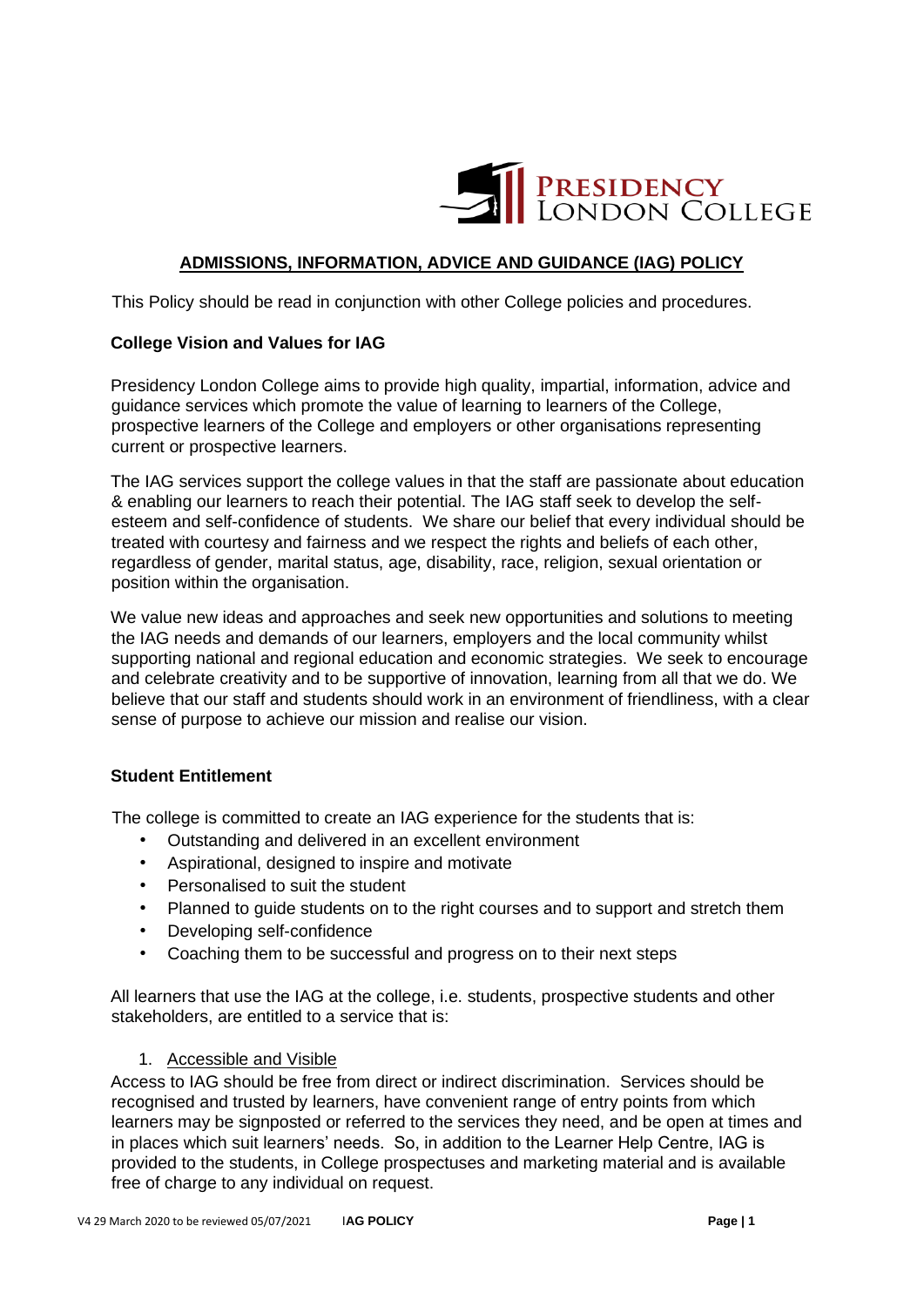# 2. Professional and Knowledgeable

IAG frontline staff have the skills and knowledge to identify the learner's needs quickly and effectively. They should have the skills and knowledge either to address the learner's needs or to signpost or to refer them to suitable alternative provision. The learning and development needs of each of the College IAG services is identified during the business planning and staff appraisal processes, alongside national priorities. The identified needs include professional and subject updating via long and short external courses and conferences, leadership and management, employability skills and other developmental activities.

# 3. Impartial

Learners have the right to information, advice and guidance that is impartial, unbiased and realistic. Where appropriate, referrals will be made to external agencies.

## 4. Integrated

Links between IAG services are clear from the learners' perspective, regardless of the programme or location of their study. Where necessary, learners will be supported in their transition between services.

## 5. Aware of, and responsive to Diversity

The range of IAG services reflect the diversity of learners' needs and reflect both learners' present and future needs.

## 6. Enabling

Enquirers, students, parents, employers, staff and partners should be able to make informed choices about ways in which the college can meet their individual training and development needs. IAG services should encourage and support learners to become lifelong learners by enabling them to access and use information to plan their careers, supporting learners to explore the implications of both learning and work in their future career plans.

#### 7. Patient, Friendly and Welcoming

IAG services encourages learners to engage successfully with the service.

Learners are made aware of this entitlement through the college website, prospectus. During Induction and occasionally during the year, students will be visited in their tutor groups by members of the IAG services who introduce themselves and explain the nature of their services. IAG, Safeguarding & Prevent posters are also visible throughout the college site.

# **IAG Delivery**

This policy applies to all enquiring, enrolled and past students at PLC.

For the purposes of this policy the term Information, Advice and Guidance (IAG) is used as an umbrella term to denote a range of guidance activities and processes.

The following definitions have been used:

**Information** – Information is data on opportunities conveyed through different media, both mediated and unmediated including face-to-face contact, written/printed matter, telephone help lines, ICT software, and websites.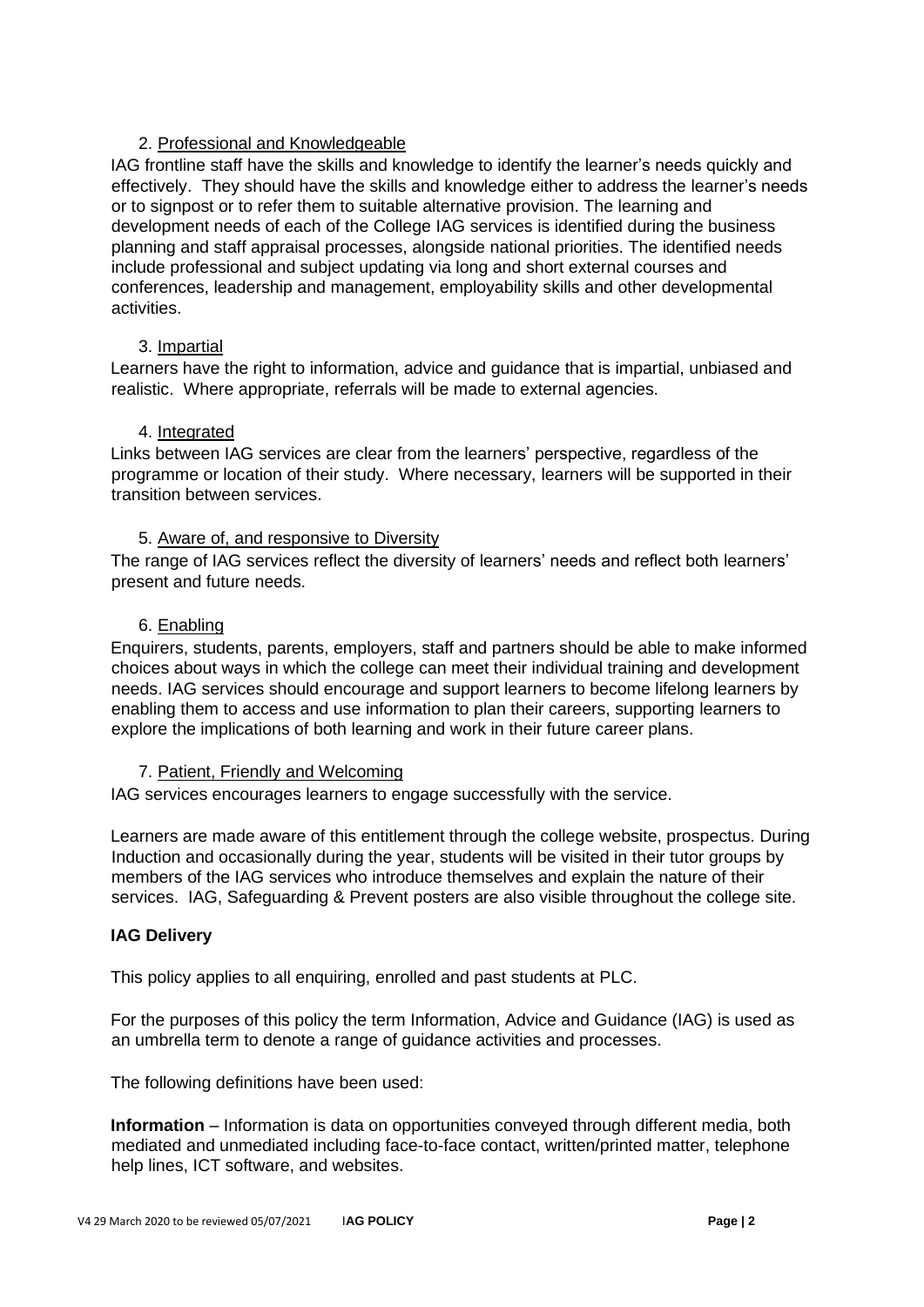**Advice** – this involves:

- helping a student understand and interpret information
- providing information and answers to questions and clarifying misunderstandings
- understanding their circumstances, abilities and targets
- advising on options or how to follow a given course of action
- identifying needs signposting and referring students who may need more in-depth guidance and support.

Advisory work is usually provided on a one-to-one basis but may also be in groups.

**Guidance** – aims to support students to:

- better understand themselves and their needs
- confront barriers to understanding, learning and progression
- resolve issues and conflicts
- develop new perspectives and solutions to problems
- be able to better manage their lives and achieve their potential. Guidance may also involve advocacy on behalf of some students and referral for specialist guidance and support. This involves more in-depth one-to-one work by guidance trained staff.

The college pre-assessment includes several elements that relate to IAG including, soft skills development relating to work-readiness, C.V. writing, preparation for interviews and safeguarding. There is also significant IAG taking place within the ILP process with us.

In line with the IAG defined above, the College will provide help with:

- the range of support available at the college
- fees and other financial charges associated with a course of study
- financial assistance available to support those in education and training
- course entry criteria, qualifications, accreditation and modes of study
- equipment, clothing and materials which the student must provide
- impartial careers advice and guidance
- personal goals, aspirations and motivation while on course
- guidance to its current learners to discuss progression

#### **Key Personnel**

The Principal is the lead for IAG in the college, he is supported by IAG officer & Executive assistant including tutors, assessors and IQA's.

The college works collaboratively with a range of providers within the learning community in the local borough to enhance its curriculum offer to students. The college is committed to developing quality IAG provision in agreement with its partners, to ensure that the best range of progression opportunities are available, consistency of delivery ensures all students to receive impartial, high quality IAG.

**Information** on courses is provided by IAG staff, course advisors, tutors & assessors including IQA's and admissions personnel at the enrolment.

**Advice** provided is impartial and confidential, to enable students and potential students to make informed choices as to the most appropriate route for their personal and career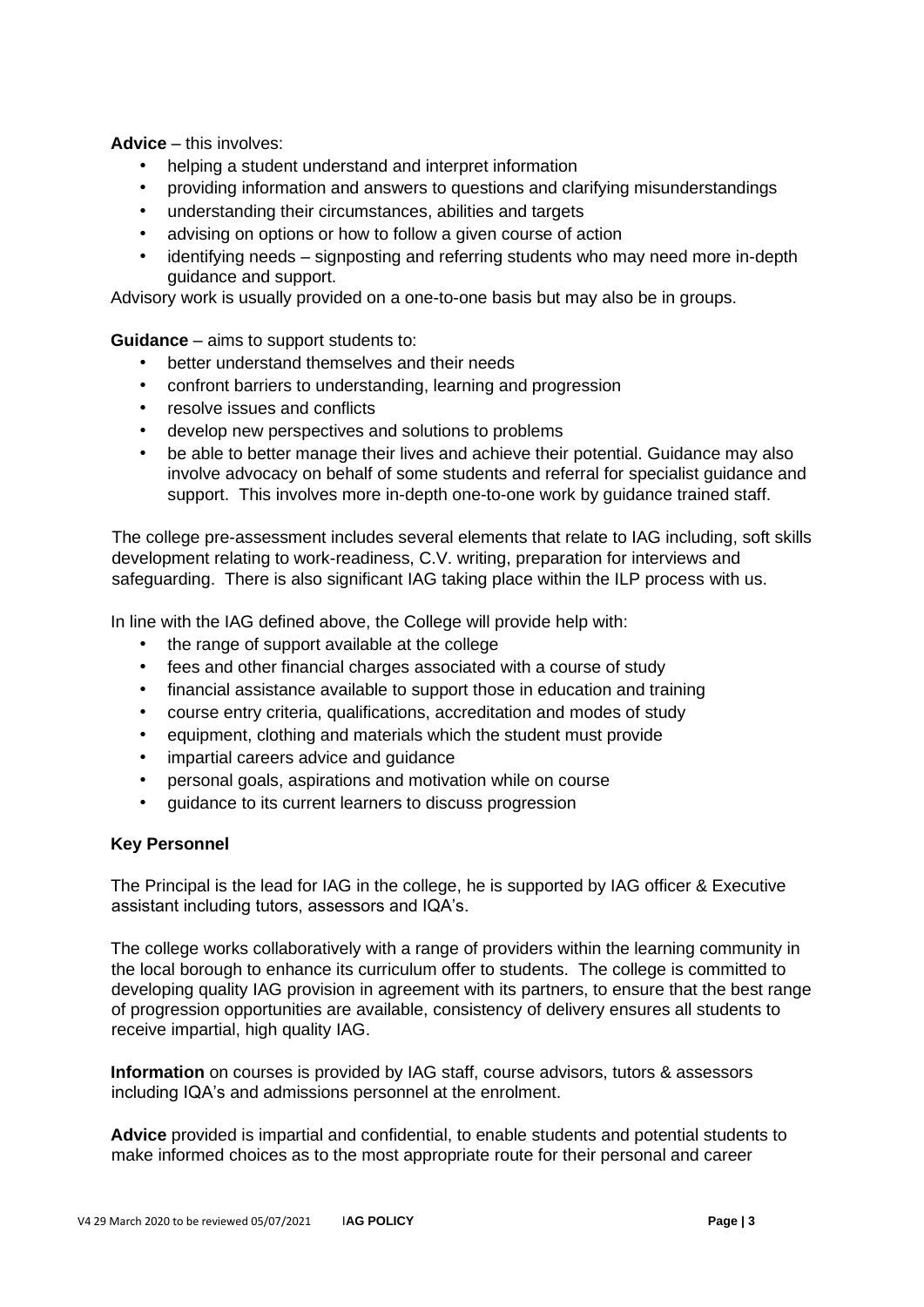development. Information and advice is provided by the IAG officer following correct sign posting to the learners.

**Guidance** is provided by fully trained competent staff and potential and current students can see an advisor face-to-face, telephone or written format. The College promotes and support equality of opportunity and wherever possible the College will seek to provide information in a format which suits the needs of the individual.

# **Policy Objectives**

The College outlines six groups of Strategic Objectives in its "Strategic Directions" document:

- a. Transformational, inclusive and entrepreneurial teaching, learning & assessment
- b. Performance above national standards
- c. Empowered, motivated and entrepreneurial people
- d. Responsive to businesses and communities
- e. 21st Century curriculum in industry standard training environments
- f. To be an Entrepreneurial business

The Policy Objectives below support these as follows (related Strategic Objectives are in brackets):

- 1. Increase the numbers of queries and applications which lead to enrolments (a).
- 2. Increase learner satisfaction with the IAG received from the College (a, b, c).
- 3. Improving College Retention, Success and Achievement rates and measure the impact of the IAG services on these (b).
- 4. Improve the percentage of students that positively progress to HE, further training, apprenticeships or employment after receiving IAG at the College (b, d).
- 5. Monitor and ensure equality of access to impartial IAG for the diverse groups of students in the college, such as BME, Disabled, LAC, Young Parents etc. (a, c).
- 6. Widen the range of appropriate partners and external agencies with which the college IAG services work (d, f).
- 7. Continually update and improve the staff training and resources to provide up-todate, impartial and effective IAG for learners (a, d, e).
- 8. Develop the College business model to offer impartial IAG services to other local organisations (f).

# **Assessment Review and Evaluation**

To ensure a high quality of IAG service, the College will evaluate its provision to ensure that:

- the information, advice and guidance services are delivered in accordance with the College's IAG Policy.
- the IAG standards are delivered in accordance with the **"Quality Standards for Young People's IAG"**
- the information, advice and guidance services are delivered in accordance with the **"Principles for Coherent Information Advice and Guidance"** as contained within the Matrix Quality Standard.